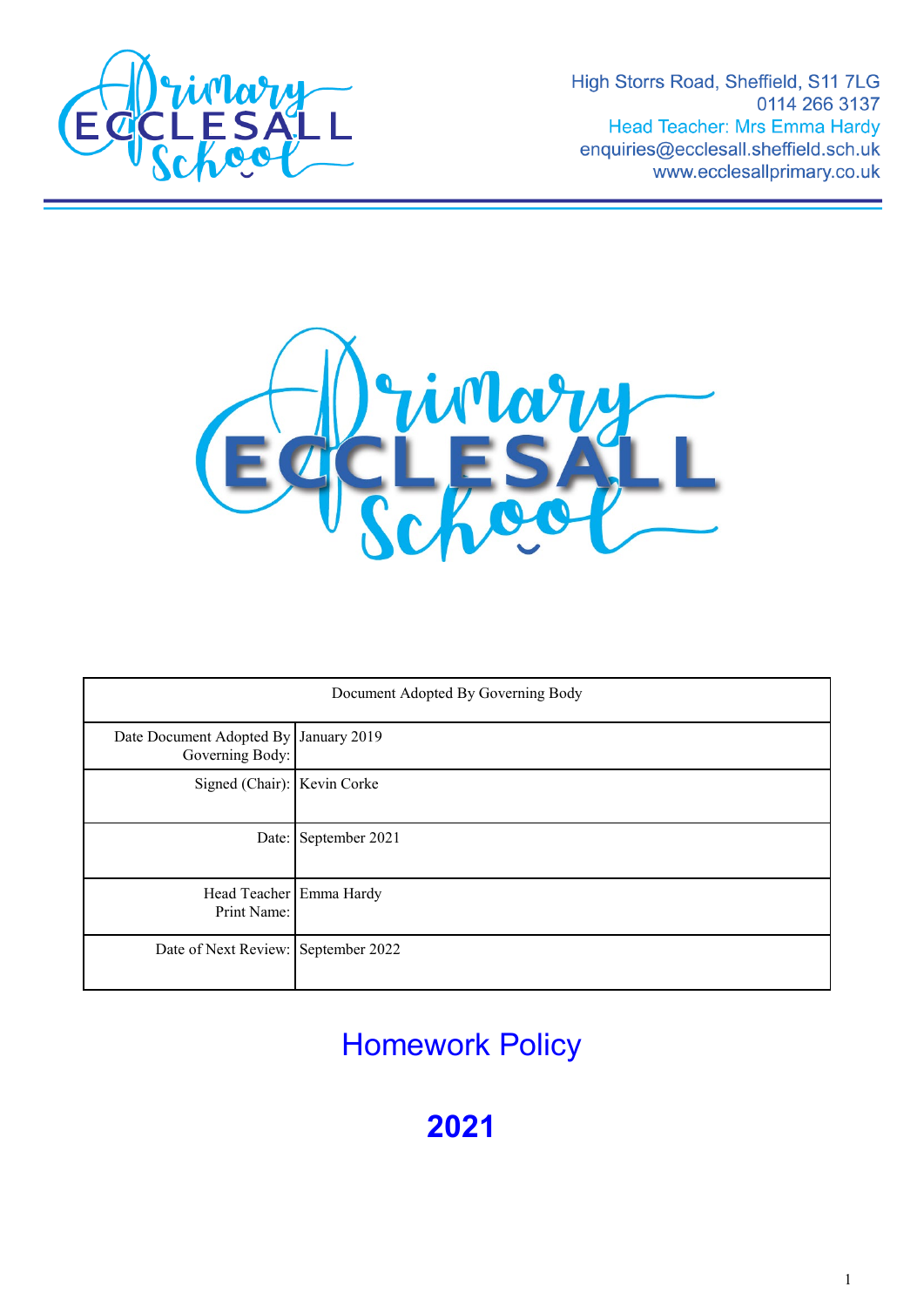## **1. Introduction**

The school policy for homework was developed and agreed by the whole staff and has the full agreement of the Governing Body.

## **2. Aims**

Through this policy we aim to:

- Ensure that parents are clear about what their child is expected to do.
- Ensure consistency of approach throughout the school.
- To use homework as a tool to help continue to raise standards of attainment.
- Improve the quality of the learning experience offered to pupils and to extend it beyond the classroom environment.
- Provide opportunities for parents, children and the school to work together in partnership in relation to children's learning.
- Encourage pupils and their parents to share and enjoy learning experiences.
- Reinforce work covered in class by providing further opportunities for individual learning.
- To practise or consolidate basic skills and knowledge, especially in Numeracy and Literacy.
- Encourage children to develop the responsibility, confidence and self-discipline needed to study independently.
- To prepare Year 6 pupils for the transfer to secondary school.

# **3. The Nature of Homework**

It should be noted that homework can be set in many different forms with many different expectations and outcomes. It is important to remember that when expecting and setting homework there are a number of points to consider:-

- The nature and type of homework changes throughout a pupils school career.
- Amount and frequency of homework should increase as a pupil gets older.
- Homework should not cause undue stress on the pupil, family or the teacher.
- It will not necessarily come in the form of a written task.
- Homework should be set regularly from the Foundation Stage to Year 6.
- The Virtual Learning Platform Purplemash will become a regular base for the homework tasks with children having their own login.

#### **4. Recommended Time Allocation**

Homework should never be too onerous nor should it ever create stress within the pupil's family. If parents have any concerns they should not hesitate to contact the school. Normally, more than one day will be allowed for the completion of a homework task, except where daily practice is to be encouraged e.g. reading, spelling and times tables.

The following are government recommendations as appropriate time allocations for homework activities.

Years 1 and 2 – 1 hour per week Years 3 and 4 - 1.5 hours per week Years 5 and 6 - 30 minutes per day

#### **5. Homework Tasks**

Listed below, for each year of Ecclesall Primary School there are a number of example tasks and activities that might be given as homework. This is by no means an exhaustive list and is open to constant change, although many of these tasks and activities will be used on a regular basis. Homework activities will change to meet the needs of the pupils involved and activities that might be occurring in class. All homework tasks and activities will have a clear purpose and assist pupils in the process of their academic development. Homework books are provided for each child.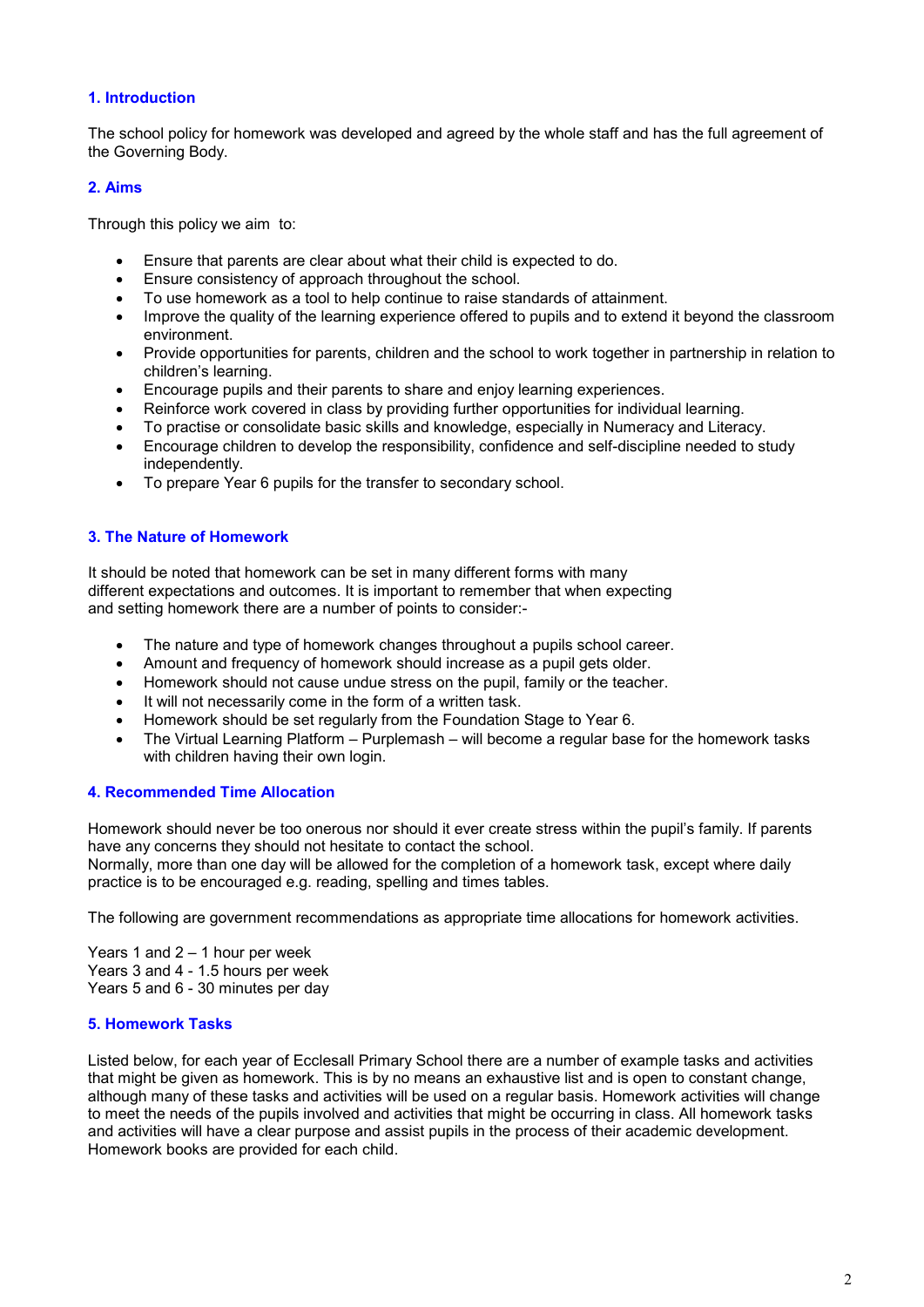- Phonics
- Reading
- Spellings
- Literacy activities
- Numeracy activities
- **Creative Curriculum Research**
- In the News Oral Presentation preparation
- Reading aloud to an adult on a regular basis
- Preparation that involves discussing the focus for a future piece of writing
- Handwriting practise
- Reading comprehension activities
- Planning pieces of writing
- Planning presentations
- Researching topics
- Learning Times Tables
- Learning number facts and number bonds
- Practising calculation strategies learned in class
- Completing ICT tasks

# **6. Role of the Class Teacher**

To provide an explanation of homework tasks to parents when necessary and give guidance of how they might assist their child. This may be done by a note with the work, at a pre-school parents meeting or at an open evening if possible. To set up regular homework in an easily followed routine.

To ensure that homework is set consistently across classes in the cohort/Phase.

To set homework that takes equal and racial opportunities into account. To ensure any homework is purposeful and links directly to the curriculum being

taught.

To reward and praise children who regularly complete homework tasks.

To mark homework when necessary and give feedback to pupils.

It is an expectation that staff should try to mark any homework that is returned by pupils.

This will help to give the whole process of setting and completing homework a higher profile and status. It will also send out the message that homework is an important and valued aspect of school life. Marking homework is a way of keeping track of who has completed their homework, and giving them feedback on how well they have met the objectives of the work. Marking may be done in a variety of forms, some of which will not be written. Feedback may be given to individual pupils, or to groups of pupils.

If children are absent due to illness we will not send homework home. We would assume that the child is too ill to work.

#### **7. Role of the Head teacher and Governing Body**

To check compliance of the Policy.

To meet and talk with parents when appropriate.

To discuss with staff how far the policy is being successfully implemented. Inform new parents to the school so that they are aware of the home/school agreement and what it entails.

#### **8. Role of Parents/Carers**

To support the school by ensuring that their child attempts the homework. To provide a suitable place for their child to carry out their homework. To encourage and praise their child when they have completed their homework. To become actively involved and support their child with homework activities. To make it clear that they value homework and they support the school by explaining how it can help learning.